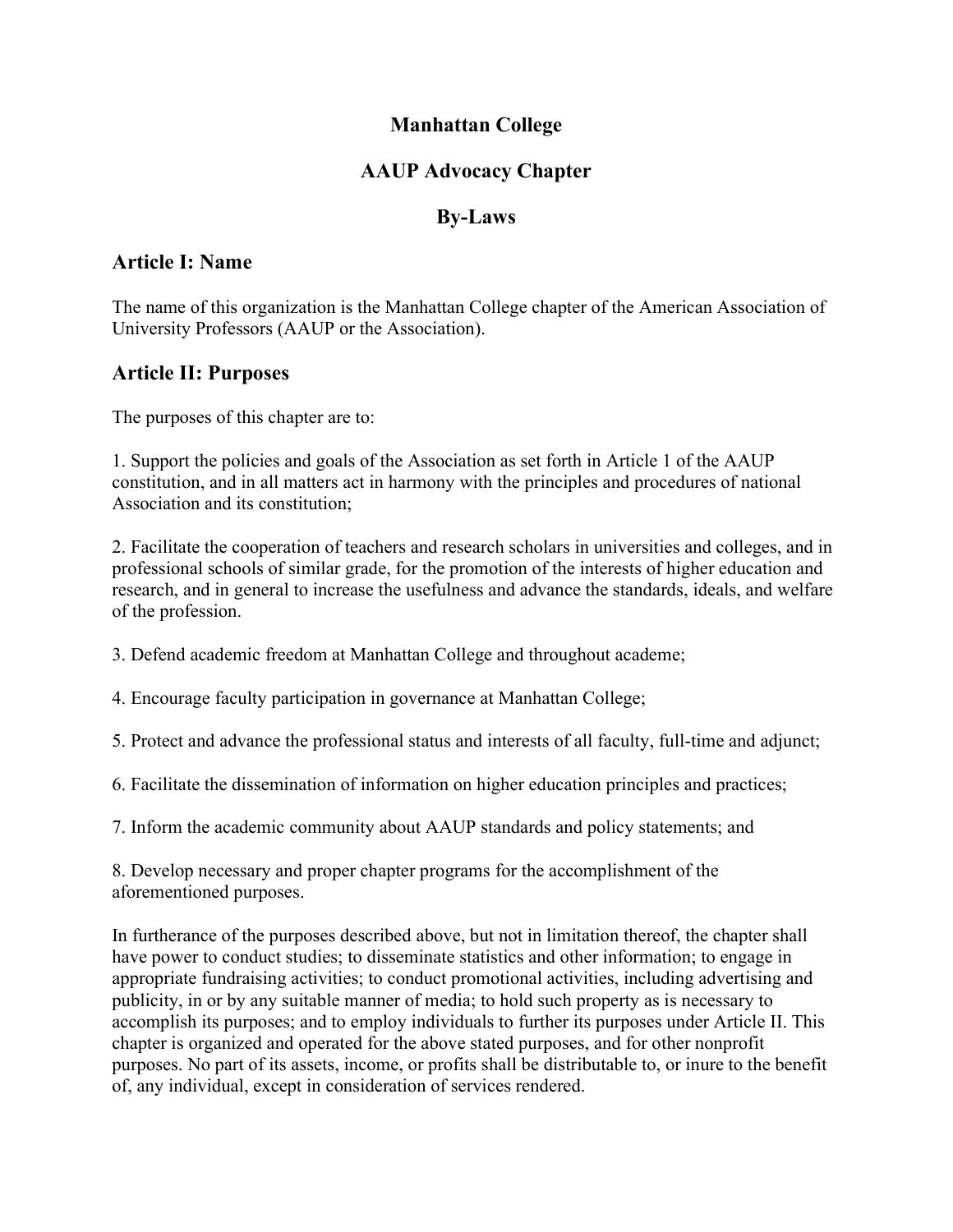### Article III: Members

Eligibility for membership in this chapter shall extend to all current and retired faculty members and graduate students at Manhattan College who are national members of the American Association of University Professors, except for associate members (as defined by AAUP). All chapter members may vote in chapter matters.

### Article IV: Officers and Organization

The officers of this organization shall be the president, vice president, and secretary- treasurer. The term of office shall be two years. Officers may serve no more than two consecutive terms.

President: The duties of the president shall include carrying out the policies of the chapter, appointing all committees of the chapter, exercising general supervision over the activities of the chapter, and presiding at meetings of the chapter and executive committee. The president shall be a member ex officio of all committees.

Vice president: The duties of the vice president shall include those usually appertaining to the office and those delegated by the president. In the absence of the president, the vice president shall serve in the president's stead.

Secretary-Treasurer: The duties of the secretary-treasurer shall include keeping a record of all proceedings and correspondence of the chapter, certifying chapter delegates to the Association's annual meeting, preparing or overseeing the preparation of newsletters for distribution to the faculty if such shall be desired, maintaining official contact with the Association. It shall be the duty of the secretary-treasurer to provide the secretary-treasurer of the Association the names of the officers of the chapter and the chapter bylaws and to conduct the correspondence of the chapter with the secretary-treasurer. The secretary-treasurer shall keep an accurate record of all funds received and disbursed. At the request of the executive committee, the secretary-treasurer shall prepare an annual chapter budget and report of finances, and submit them for approval. It shall be the duty of the secretary-treasurer to remit to the Association and/or to the applicable state conference any dues collected on behalf of the Association and/or conference. In the absence of the president and vice president, the secretary-treasurer shall preside at meetings of the chapter.

When an officer has resigned or is disqualified, the office shall be filled by a special election of the chapter, which shall be held as promptly as is feasible. The executive committee is empowered to fill vacancies in any elective office until a special election is held. The person so elected shall hold office for the remainder of the term. Officers elected by secret ballot shall also serve as chapter delegates/alternates to AAUP meetings and any applicable AAUP state conference meetings in the order listed above.

## Article V: Dues

The chapter may establish chapter dues. Any chapter dues will be established by a secret ballot vote conducted among voting chapter members. The vote may be conducted either by mail ballot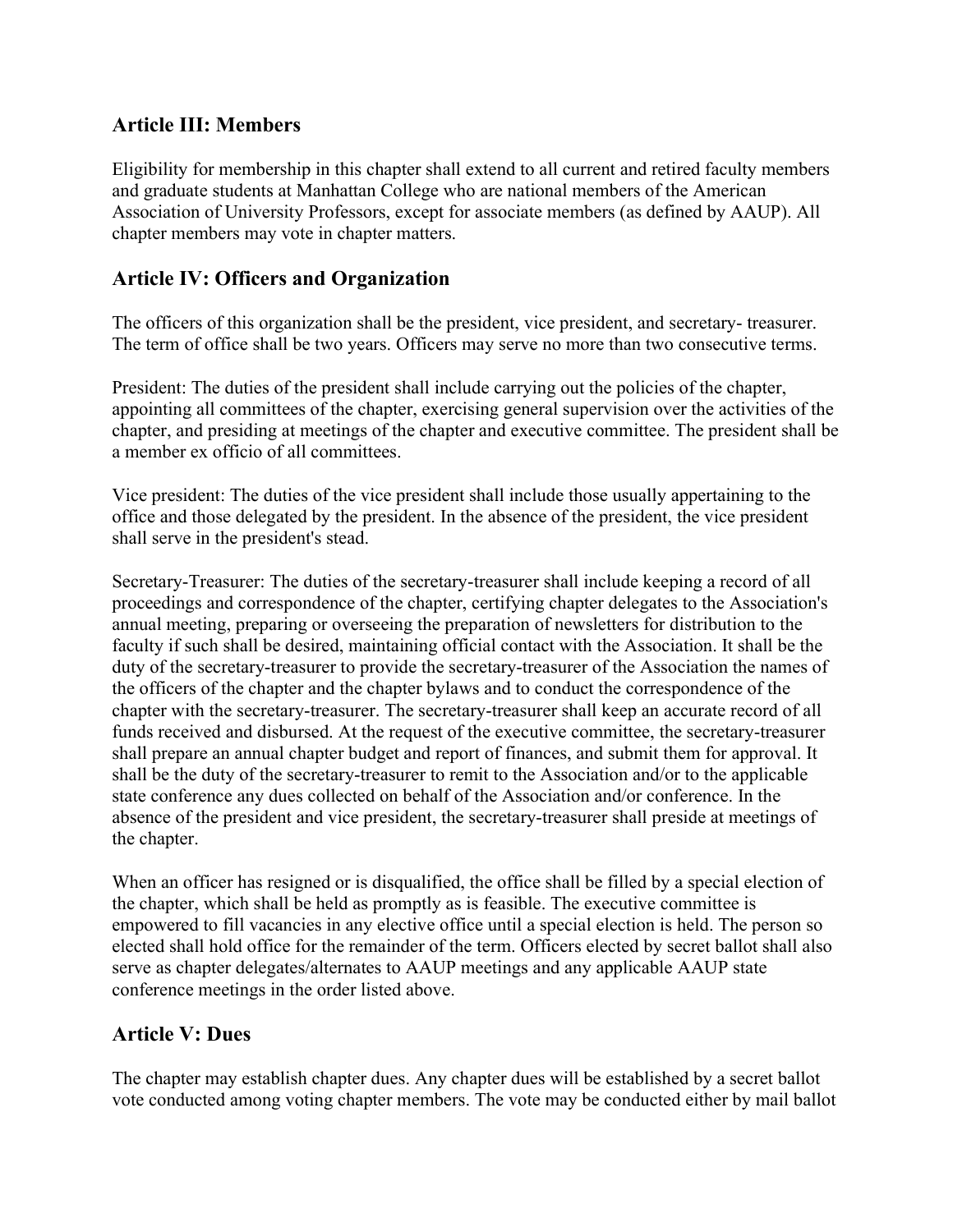or, after reasonable notice, at a regular or special membership meeting. Chapter members must pay current AAUP dues, any mandatory conference dues, and chapter dues.

### Article VI: Committees

#### A. Executive Committee

The executive committee shall consist of the elected officers of the chapter, the immediate past president, and two members elected at large. The majority of the executive committee shall constitute a quorum for conduct of business of the committee. The executive committee shall assume responsibility for the chapter's continuing effective presence at the institution, keeping all positions on the executive committee filled as vacancies occur. The executive committee shall:

1. Meet regularly;

- 2. Respond to faculty members seeking assistance;
- 3. Conduct the business of the chapter between meetings;
- 4. Regularly recruit members and encourage maintenance of membership;
- 5. Make necessary appointments to complete an unexpired term of any officer;
- 6. Set the agenda with appropriate notice for chapter meetings;
- 7. Consult regularly with the administration on matters of mutual interest; and
- 8. Respond to inquiries from the media.

#### B. Membership Committee

The membership committee shall regularly recruit new members and encourage the maintenance of membership. Working with the treasurer and other applicable chapter officers, the committee shall promote the establishment of a dues deduction plan and other appropriate plans to encourage membership recruitment and maintenance. The Executive Committee shall nominate individuals for the Membership Committee. Nominees will be elected by a majority of voting members of the chapter.

#### C. Other Committees

The chapter may create additional standing and ad hoc committees as necessary to promote the welfare of the chapter. The chair and members of these committees shall be appointed by the executive committee. Some such committees may be, but are not limited to: